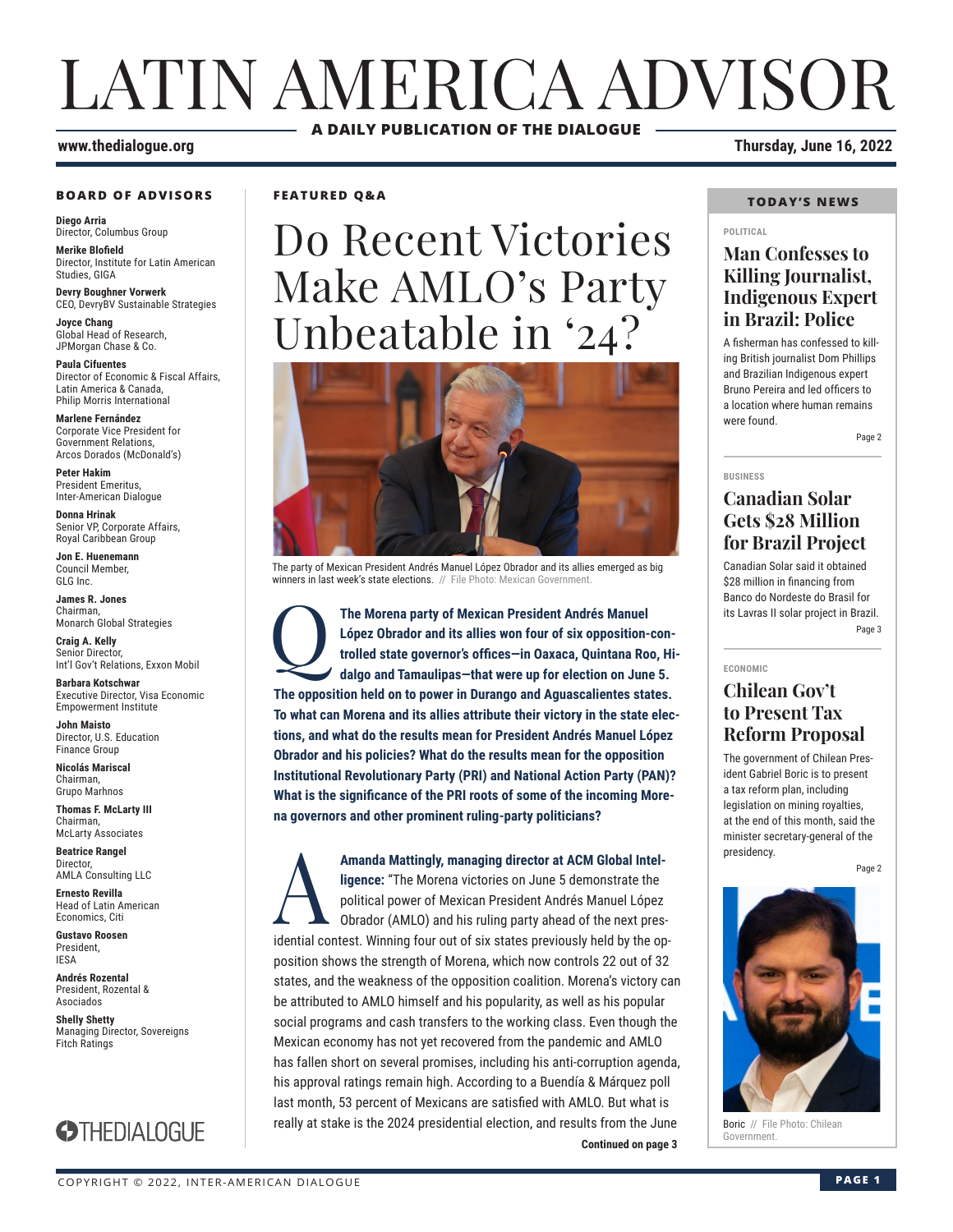### **POLITICAL NEWS**

# Man Confesses to Killing Journalist, Indigenous Expert

A fisherman has confessed to killing British journalist Dom Phillips, 57, and Brazilian Indigenous expert Bruno Pereira, 41, in a remote area of the Amazon, Brazilian police said Wednesday night, the Associated Press reported. The man, Amarildo da Costa de Oliveira, 41, led police officers to the location deep in the forest where he said he buried the men's bodies, and investigators found human remains at the site, the wire service reported. Search teams transported body bags to the docks at the city of Atalaia do Norte and said autopsies would be carried out to determine whether the remains are those of Phillips and Pereira, who went missing on June 5. Oliveira told officers that he fatally shot the two men, the AP reported. "We would have no way of getting to that spot quickly without the confession," said federal investigator Eduardo Alexandre Fontes, the AP reported. He added that the remains would be identified within days and if confirmed to be those of the missing journalist and Indigenous expert, that they "will be returned to the families of the two." Family members of Oliveira previously said he denied wrongdoing and claimed that police tortured him in order to get a confession. "Our first mission was to find them alive, but unfortunately we bring this sad news to the family, to friends and the international press," said detective Guilherme Torres, The Washington Post reported. Pereira was working with Indigenous groups in the area, and Phillips was investigating illegal invasions targeting Indigenous groups. Local Indigenous organization Univaja called the developments "an incalculable loss," The Washington Post reported. In a statement Wednesday, Brazilian President Jair Bolsonaro said Phillips was "disliked in the region," The Washington Post reported. "He did a lot of stories against gold mining and on environmental issues," said Bolsonaro. "In that region, a region extremely isolated, not a lot of people liked him. He

should have redoubled his focus on taking care of himself. But he decided to make this excursion," the president added. Phillips was writing a book on conservation in the Amazon, and Pereira was examining criminal activity in the Amazon's Javari Valley.

### **ECONOMIC NEWS**

# Chilean Government to Present Tax Reform Proposal

Chilean President Gabriel Boric's administration is set to present a tax reform plan, including a bill on mining royalties, on June 30, according to Giorgio Jackson, the minister secretary-general of the presidency, Reuters reported today. Jackson said the government will announce the entire plan at the end of the month and begin to submit a few bills to Congress, including that of the mining royalty, which could affect the country's copper production. A tax reform is a "necessary condition" for Boric to follow through with his campaign promises, said Jackson. In recent weeks, the Chilean president has seen a decrease in popular support after a strong electoral win in December, with a May 29 Cadem poll showing a 57 percent disapproval rating, Bloomberg News reported. "When you're in a bonanza and good times or in bad times, they always say why are you going to do it now? There's never a good time to do tax reform," Jackson said, arguing that now is a good moment for Chile to implement the reform, Reuters reported. "There is an opportunity Chile has with copper, with lithium, to use them and imagine a different productive system," he added.

# Cuba Produces Half of Expected Sugar Output for Season

Cuba will not be able to fulfill all of its international sugar cane commitments after

#### **NEWS BRIEFS**

### **Ecuadorean Indigenous Leader Freed, Vows Continued Protests**

Ecuadorean Indigenous leader Leonidas Iza was freed from police custody on Tuesday and vowed that protests against President Guillermo Lasso's government would continue, Reuters reported. Iza had been detained for about 24 hours after the government accused him of orchestrating road blockades. Protesters have demanded that Lasso freeze gasoline prices and take other economic actions.

### **Brazilian Central Bank Hikes Benchmark Rate by 50 Basis Points**

Copom, the Brazilian central bank's rate-setting committee, on Wednesday increased its benchmark Selic interest rate by half a percentage point to 13.25 percent, a hike that was in line with market expectations, Reuters reported. The benchmark rate is now at its highest level since early 2017, following a sharp increase from its 2 percent record low in March of last year. "For its next meeting, the committee foresees a new adjustment, of the same or lower magnitude," policymakers said in a statement, Reuters reported.

### **Moody's Raises Outlook for Guatemala to Stable From Negative**

Moody's Investors Service on Wednesday raised its outlook on Guatemala from negative to stable, affirming the Central American country's senior unsecured bond ratings and long-term Ba1 issuer ratings, according to a company note. The stable outlook indicates Guatemala's management of the Covid-19 economic shock "with a minimal impact to its overall credit profile," the note said. The credit rating agency expects that the Guatemalan economy will remain "slightly above" this year's 3.5 percent pre-pandemic trend rate.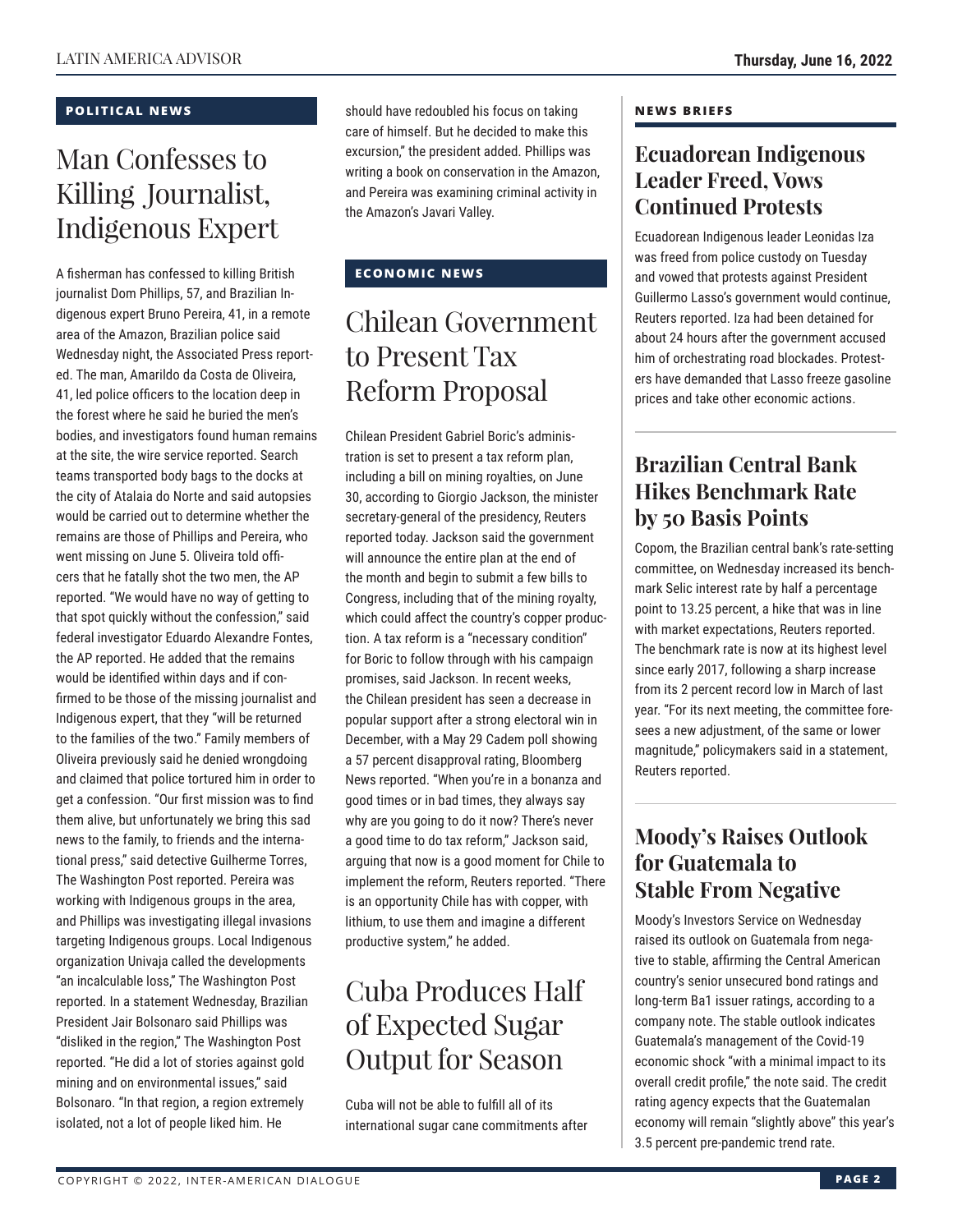only producing approximately 53 percent of its expected harvest for the season, officials of sugar production regulator Azcuba said Wednesday, the Associated Press reported. "It's not a secret, the sector is in crisis," Azcuba Director of Communications Dionis Pérez told reporters. The state's plan for the harvest, which ended last month, had a production goal of 911,000 tons of sugar, Cuban Economy Minister Alejandro Gil said at the end of last year. According to Pérez, this season's low production resulted from a shortage of herbicide and fertilizer and other factors.

#### **BUSINESS NEWS**

# Canadian Solar Gets \$28 Mn in Financing for Brazil Project

Canadian Solar announced on Wednesday that it obtained a nonrecourse project financing of 136 million reais (\$28 million) from Banco do Nordeste do Brasil (BNB) to fund its Lavras solar project in Brazil, which is set to produce 79 megawatts peak (MWp). The funding will go to the construction and operation of the Lavras II solar project, which is set to reach commercial operation by the end of this month. Canadian Solar obtained the Lavras II solar project in a September 2019 private auction held by COPEL Energia, one of the 10 most important energy trading companies in the South American country, Canadian Solar said in a statement. "This financing once again demonstrates our capabilities and commitment to the Brazilian market, where we are a market leader with more than 2 GWp of backlog projects that have secured power purchase agreements," said Shawn Qu, Canadian Solar's CEO. "BNB's continuing participation in our solar portfolio reinforces our confidence in the long-term potential of Brazil's renewable energy sector," he added. Canadian Solar on June 6 signed an agreement with power generation company SPIC Brasil, selling a 70 percent stake in Canadian Solar's stake in its Marangatu and Panati-Sitiá projects, the company said last week.

#### **FEATURED Q&A / Continued from page 1**

races coupled with AMLO's win in the April recall referendum make clear that Morena is gaining ground, not losing it. Many former PRI politicians and supporters are now with Morena, allegedly using old-style PRI politics to turn out the vote for Morena. Meanwhile, the PAN-PRI-PRD coalition has not been able to present a compelling alternative, and unless they persuade Movimiento Ciudadano (MC) to join it, the chances of an opposition win in 2024 are low. This means the race for the presidency would really be an internal one between the top two Morena candidates—Claudia Sheinbaum and Marcelo Ebrard—and another six years of Morena rule after AMLO steps down."

### Andrew I. Rudman, director<br>of the Mexico Institute at the<br>Woodrow Wilson Internation<br>Center for Scholars: "Moren **of the Mexico Institute at the Woodrow Wilson International Center for Scholars:** "Morena's victory in four out of six states choosing

governors on June 5 was consistent with the limited polling and projections prior to election day. These states were some of the last whose incumbent governors had been elected prior to AMLO's 2018 election. As such, the results likely reflect continuing voter rejection of the traditional PAN and PRI parties, as well as enthusiasm for AMLO and his Fourth Transformation. The results mean that the Morena-led 'Juntos Haremos Historia' coalition now governs 22 of Mexico's 32 states, representing more than 60 percent of the country. Further, in the event that Morena wins the 2024 presidential election, control of more than the required 17 states to ratify a constitutional amendment would ensure approval of constitutional reforms (including energy), assuming it achieves the required two-thirds majority in Congress that it currently lacks. Mexico's traditional parties should interpret the results as confirmation that voters continue to seek change and are not swayed by anti-AMLO or anti-Morena messaging. To be competitive, these parties will need a forward-looking narrative that convinces voters that they too have a transformative vision for Mexico. The PRI roots of Morena's leaders, including of course AMLO, are not surprising. Indeed, Morena is implementing the traditional clientelistic

C C **Mexico's traditional parties should interpret the results as confirmation that voters continue to seek change..."**

**— Andrew I. Rudman**

practices its leaders learned during the more than 70 years of uninterrupted PRI control with similar effect. With AMLO as the sole unifying factor within Morena, will the use of these practices prevent a rupture within the coalition as the jockeying to replace AMLO in the Palacio Nacional exposes differences?"

Amy Glover, president and<br>founding partner of Agil(e)<br>"The recent gubernatorial e<br>tion results were not partic **founding partner of Agil(e):** "The recent gubernatorial elec-

tion results were not particularly surprising, though certainly the complete deflation of the national opposition remains puzzling. While, according to polling, AMLO continues to be personally very popular, there is a huge vacuum of dissatisfaction that is just waiting to be harnessed. The question is: when will someone step in to fill the void? Part of Morena's swift rise to becoming Mexico's primary political force has to do with the adoption of clientelistic politics reminiscent of the PRI, the political home of AMLO during most of his early career. Wisely choosing local political personalities can also explain some of Morena's success. That said, Morena has none of the characteristic discipline that was a hallmark of the PRI, making it vulnerable to infighting and political ineffectuality. While the hand wringing in the press over the president's

tendency to centralize power and divide the

population continues, there are no obvious **Continued on page 4**